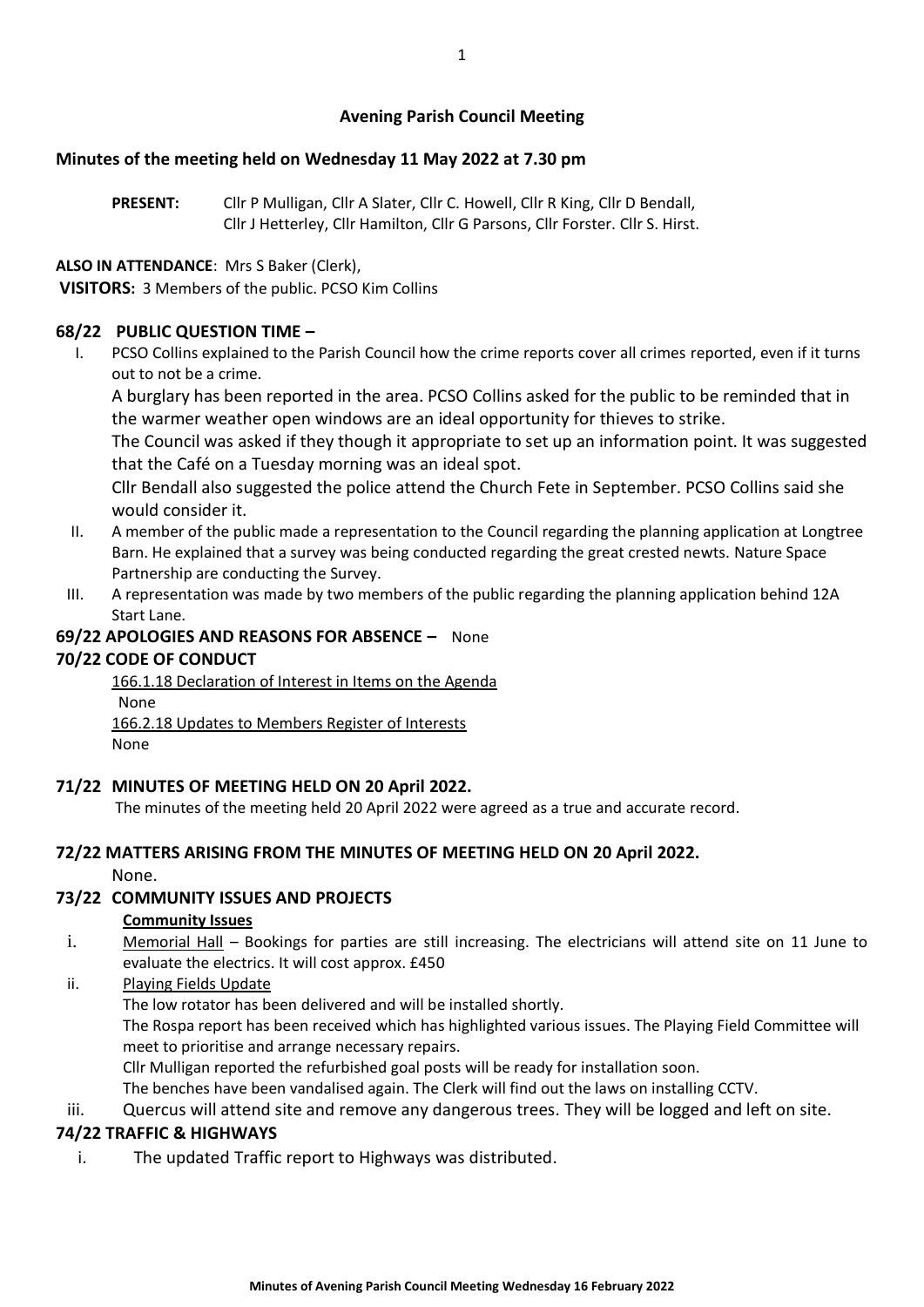### **75/22 ARRANGEMENTS FOR ANNUAL PARISH MEETING.**

The annual meeting will be held at 10 am on the 24<sup>th of</sup> May in the Café. It was agreed to hold the meeting in the main room. Cllr Mulligan will present his report and open the floor to questions from the public.

#### **76/22 FINANCE**

- I. The Council agreed the finance report distributed prior to the meeting.
- II. The Payments were approved.

#### **77/22 POLICE REPORT**

Reported crimes this month

1 Malicious Communication

1 Burglary

2 Theft

1 Criminal Damage.

#### **78/22 COUNCTY COUNCILLOR REPORT**

Cllr Hirst said that it was a noticeably quiet period and he had nothing new to report.

#### **79/22 DISTRICT COUNCILLOR REPORT**

Report unavailable

## **80/22 PLANNING AND TREE WORKS**

# New Planning Applications

21/03751/FUL – Lane to rear of 12A Star Lane -Erection of dwelling. – Support 22/0096/FUL – Longtree Barn, Tetbury Road. Conversion of Dutch Barn, - Objection 22/00516/FUL – 59 High Street – Partial demolition and replacement of garage - Support Decision Notices 22/00516/FUL – 18 Star Lane – Extension of existing garage and accommodation over - Permitted

## **81/22 CORRESPONDENCE**

Allotment enquiry

Gloucestershire wildlife Trust – Pond watch

NALC – Chief Exec – Earth watch, Prosperity fund,

KK & P - CDC – Playing Pitch Strategy

Historical Research – Passed to Jean Chatelain

CDC – CIL Reporting

Parish Online – Newsletter

NALC – House of Lords enquiry into land use, Rural Coalition and Insight Forum

NALC – Climate Change Forum –  $25<sup>th</sup>$  May

NALC – Calls for sustainable land use, Make a change

GRCC Access to Cash & Post office Survey

## **82/22 COUNILLORS**

**Cllr Forster** distributed an updated version of instructions for the defibrillator. The Council agreed that they were easier to understand and agreed that they be published in The Villager as well as installed in the phone box housing the defib. Cllr Parsons asked if the Council intended to install a defib at Sunground. It was agreed to proceed with this.

**Cllr Bendall** reported that the school was considering options to become an academy. Cllr Bendall was asked to get more information on the process.

**Cllr Howells** reported that she had contacted the school regarding the school crossing. The headmistress said that she had asked for volunteers to be trained as marshalls but had received no response. The Clerk was asked to contact Highways to enquire about parking restrictions on the road near the school gardens.